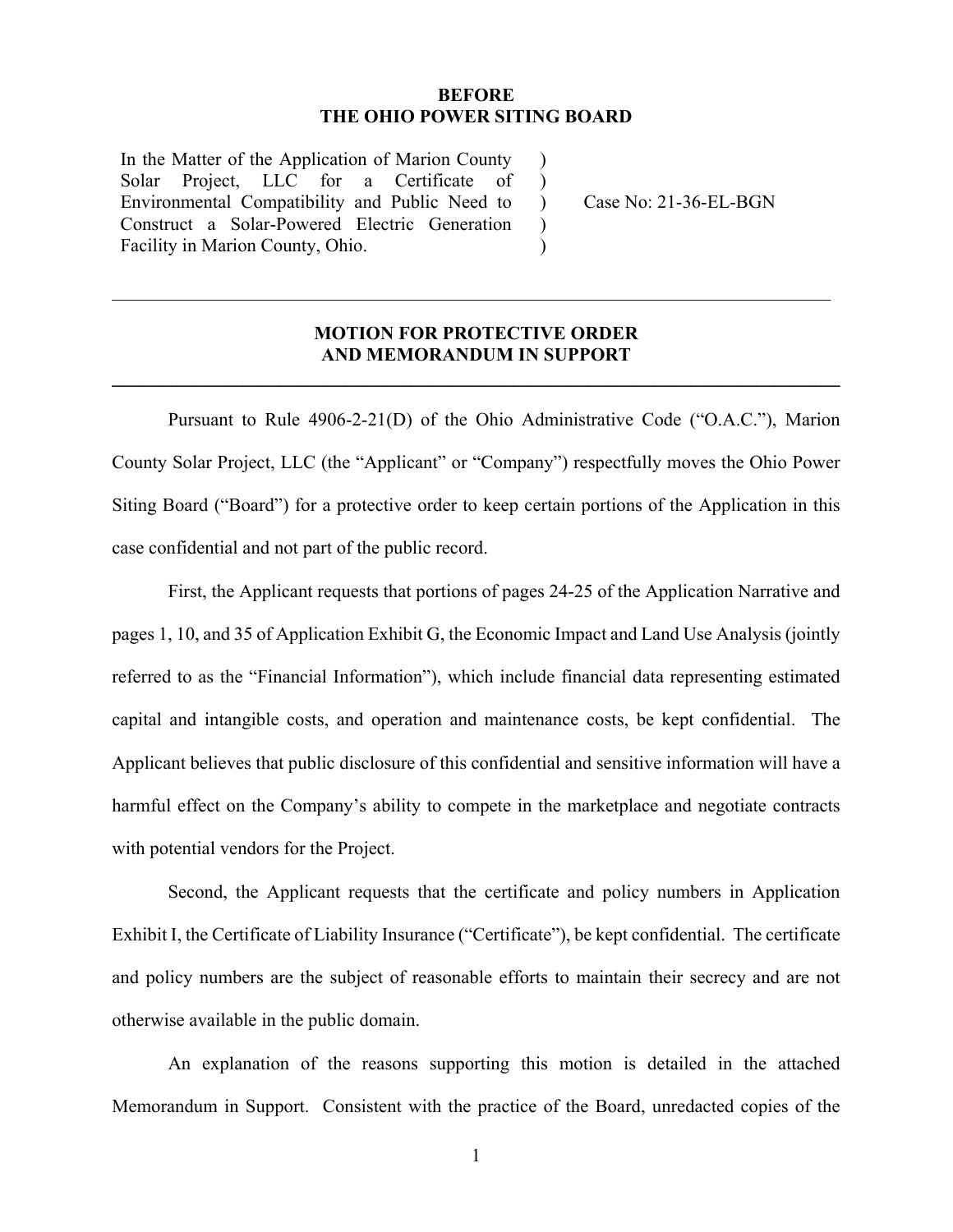confidential pages of the Application Narrative, as well as the confidential portions of Application

Exhibits G and I, have been submitted to the Docketing Division under seal.

 Accordingly, the Applicant respectfully moves for a protective order to keep the Financial Information and portions of the Certificate under seal and not part of the public record.

Respectfully submitted,

/s/ *Christine M.T. Pirik\_\_\_\_* Christine M.T. Pirik (0029759) (Counsel of Record) William V. Vorys (0093479) Dickinson Wright PLLC 150 East Gay Street, Suite 2400 Columbus, Ohio 43215 Phone: (614) 591-5461 cpirik@dickinsonwright.com wvorys@dickinsonwright.com

*Attorneys for Marion County Solar Project, LLC*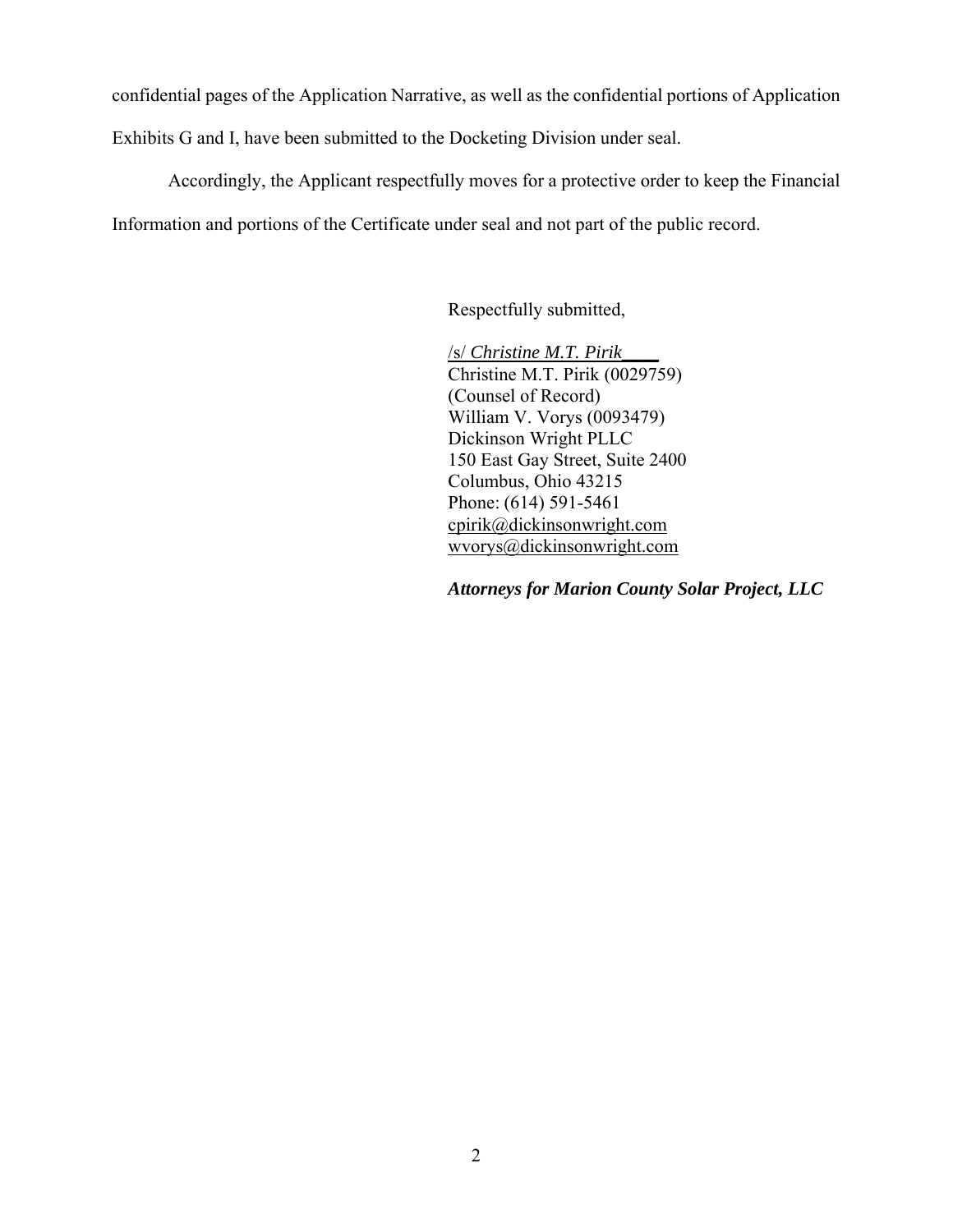### **MEMORANDUM IN SUPPORT OF MOTION FOR PROTECTIVE ORDER**

**\_\_\_\_\_\_\_\_\_\_\_\_\_\_\_\_\_\_\_\_\_\_\_\_\_\_\_\_\_\_\_\_\_\_\_\_\_\_\_\_\_\_\_\_\_\_\_\_\_\_\_\_\_\_\_\_\_\_\_\_\_\_\_\_\_\_\_\_\_\_\_\_\_\_\_\_\_\_** 

**\_\_\_\_\_\_\_\_\_\_\_\_\_\_\_\_\_\_\_\_\_\_\_\_\_\_\_\_\_\_\_\_\_\_\_\_\_\_\_\_\_\_\_\_\_\_\_\_\_\_\_\_\_\_\_\_\_\_\_\_\_\_\_\_\_\_\_\_\_\_\_\_\_\_\_\_\_\_** 

#### **I. INTRODUCTION**

 In accordance with Ohio Revised Code ("R.C.") Chapter 4906 and O.A.C. Chapter 4906- 4, the Applicant filed an application for a certificate to construct a solar-powered electric generation facility ("Project" or "Facility") in Marion County, Ohio (the "Application") on March 5, 2021. Included in the materials supporting the Application is information considered trade secret and confidential. O.A.C. Rule 4906-2-21 provides that the Applicant may file a motion for protective order to protect such information. Accordingly, the Applicant requests a protective order covering the following portions of the Application and designated exhibits:

- A. Financial Information: Portions of pages 24-25 of the Application Narrative and pages 1, 10, and 35 of Application Exhibit G, which contain estimated capital and intangible costs, and operation and maintenance costs.
- B. Certificate: A portion of Application Exhibit I, which contains the certificate and policy numbers.

 In light of the highly sensitive, trade secret information contained in the above-listed pages of the Application Narrative and Application Exhibits G and I, the Applicant submits that the information must be kept confidential and not be made part of the public record. Therefore, the Applicant has submitted these pages under seal to maintain their confidentiality.

### **II. PROJECT BACKGROUND**

 The Applicant is proposing to construct a solar-powered electric generation Facility of up to 100 megawatts ("MWs"), located in Marion Township, Marion County, Ohio. The purpose of the Project is to provide 100-MW of clean, cost-effective, renewable energy to the PJM Interconnection, LLC transmission grid.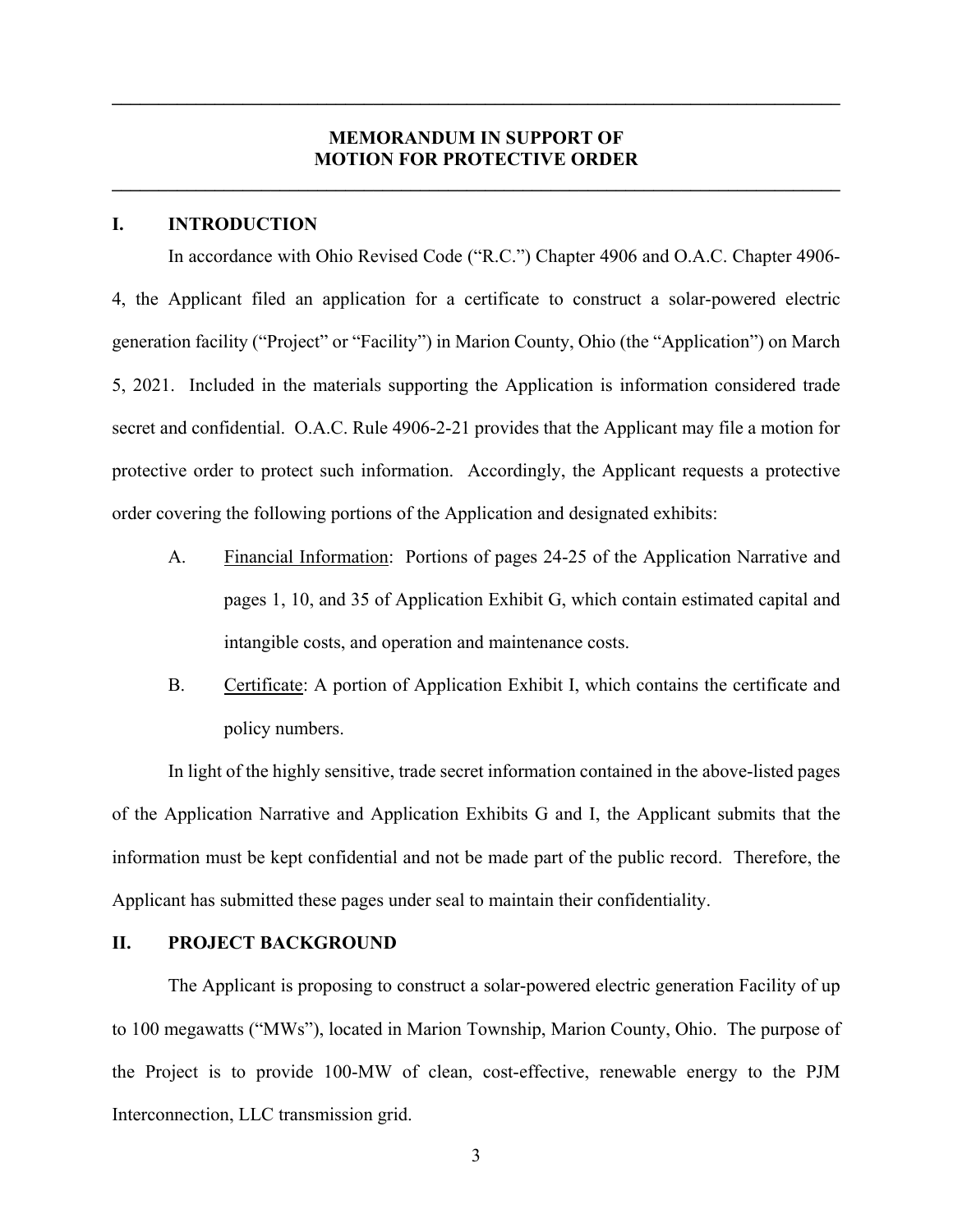### **III. LEGAL AUTHORITY**

The O.A.C. expressly permits the Board or the administrative law judge ("ALJ") assigned

to the case to protect the confidentiality of certain information filed with the Board's Docketing

Division. See O.A.C. Rule 4906-2-21. In particular, O.A.C. Rule 4906-2-21(D) provides that:

"[u]pon motion of any party or person filing a document with the board's docketing division relative to a case before the board, the board or the [ALJ] assigned to the case may issue any order which is necessary to protect the confidentiality of information contained in the document, to the extent that state or federal law prohibits release of the information, including where it is determined that both of the following criteria are met: The information is deemed by the board or [ALJ] assigned to the case to constitute a trade secret under Ohio law, and where non-disclosure of the information is not inconsistent with the purpose of Title 49 of the Revised Code."

Here, nondisclosure of the information requested to be kept confidential will in no way

impair the purposes of R.C. Title 49. The Board and its staff already have full access to the

information in order to fulfill the Board's statutory obligations. Thus, the question becomes

whether the confidential information may be considered a "trade secret" under Ohio law.

The definition of a "trade secret" is set forth in Ohio's Uniform Trade Secrets Act, which

states:

"Trade secret" means information, including the whole or any portion or phase of any scientific or technical information, design, process, procedure, formula, pattern, compilation, program, device, method, technique, or improvement, or any business information or plans, financial information or listing of names, addresses, or telephone numbers, that satisfies both of the following:

(1) It derives independent economic value, actual or potential, from not being generally known to, and not being readily ascertainable by proper means by, other persons who can obtain economic value from its disclosure or use.

(2) It is the subject of efforts that are reasonable under the circumstances to maintain its secrecy.

R.C. Section 1333.61(D).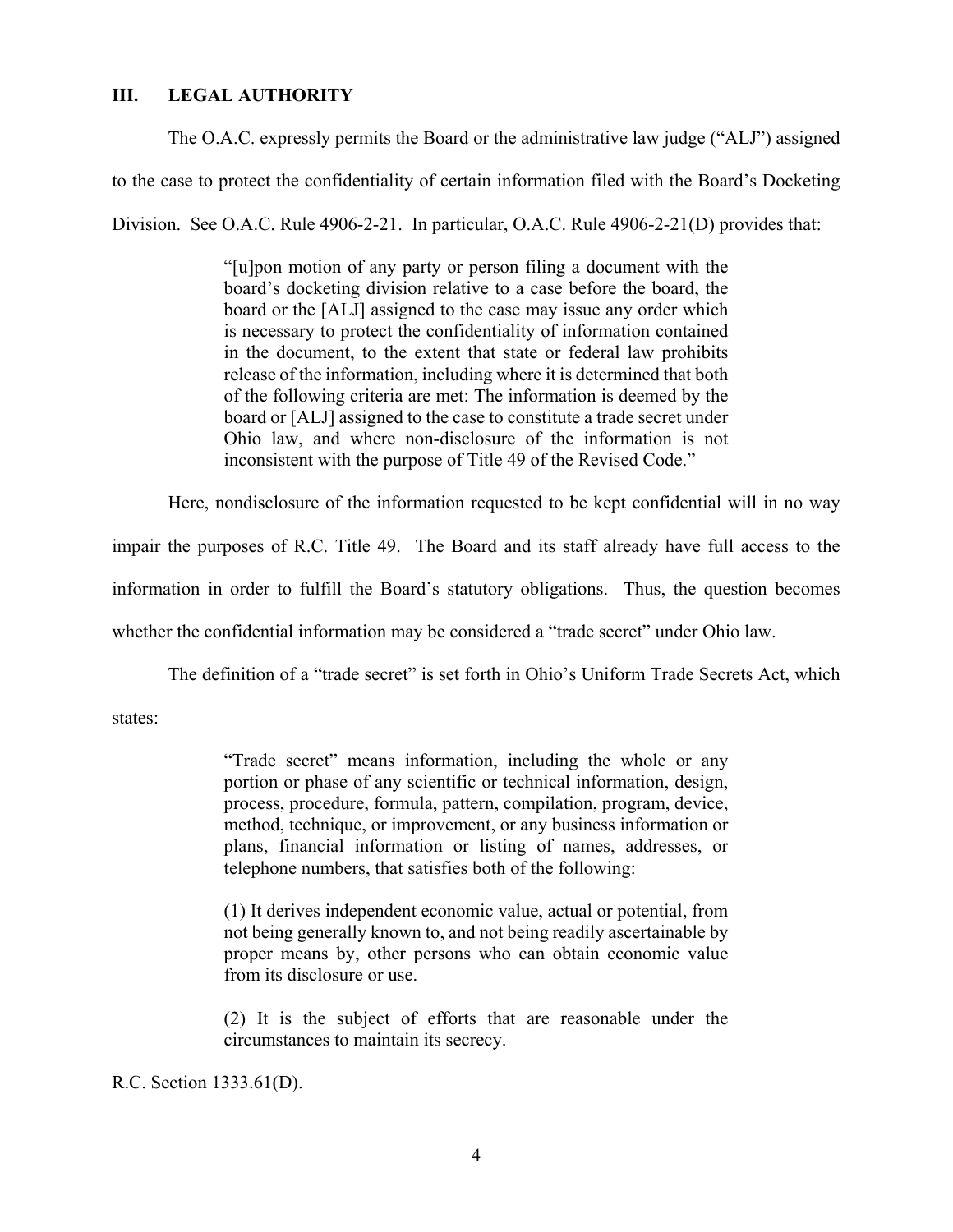Courts of other jurisdictions have held that a public utilities commission has the authority to protect trade secrets of companies subject to its jurisdiction. *New York Tel. Co. v. Pub. Serv. Comm.,* 56 N.Y. 2d 213 (1982). In fact, the existence of a state trade secret statute creates a duty of the public utilities commission to protect them. *Id.* Recognizing this duty, the Board has issued orders protecting trade secrets in numerous proceedings. See, e.g., *In re Application of Carroll Co. Energy, LLC,* Case No. 13-1752-EL-BGN, Entry (Jan. 6, 2014); *In re Application of North Coast Gas Transmission, LLC,* Case No. 14-1754-GA-BLN, Entry (Dec. 30, 2014); *In re Application of Hardin Solar Energy, LL*C, Case No. 17-773-EL-BGN, Entry (Feb. 20, 2018); *In re Application of Cadence Solar Energy LLC*, Case No. 20-1677-EL-BGN (Feb. 18, 2021); *In re Application of Wheatsborough Solar, LLC*, Case No. 20-1529-EL-BGN (Mar. 3, 2021).

 In *State ex rel. The Plain Dealer v. Ohio Dept. of Ins*, 80 Ohio St.3d 513, 687 N.E.2d 661 (1997), the Ohio Supreme Court adopted the six factor test set forth in *Pyromatics, Inc. v. Petruziello*, 7 Ohio App.3d 131, 134-135, 454 N.E.2d. 588, 592 (1983), which served to further define "trade secrets" under Ohio law. The six factors to be considered in recognizing a trade secret are:

> (1) The extent to which the information is known outside the business, (2) the extent to which it is known to those inside the business, i.e., by the employees, (3) the precautions taken by the holder of the trade secret to guard the secrecy of the information, (4) the savings effected and the value to the holder in having the information as against competitors, (5) the amount of effort or money expended in obtaining and developing the information, and (6) the amount of time and expense it would take for others to acquire and duplicate the information.

 Note that the Board is not necessarily limited to protecting information meeting the precise definition of "trade secret." The Board may issue a protective order providing that a "trade secret *or other confidential research, development, commercial, or other information* not be disclosed or be disclosed only in a designated way." O.A.C. Rule 4906-2-21(A)(7) (*emphasis added*). As will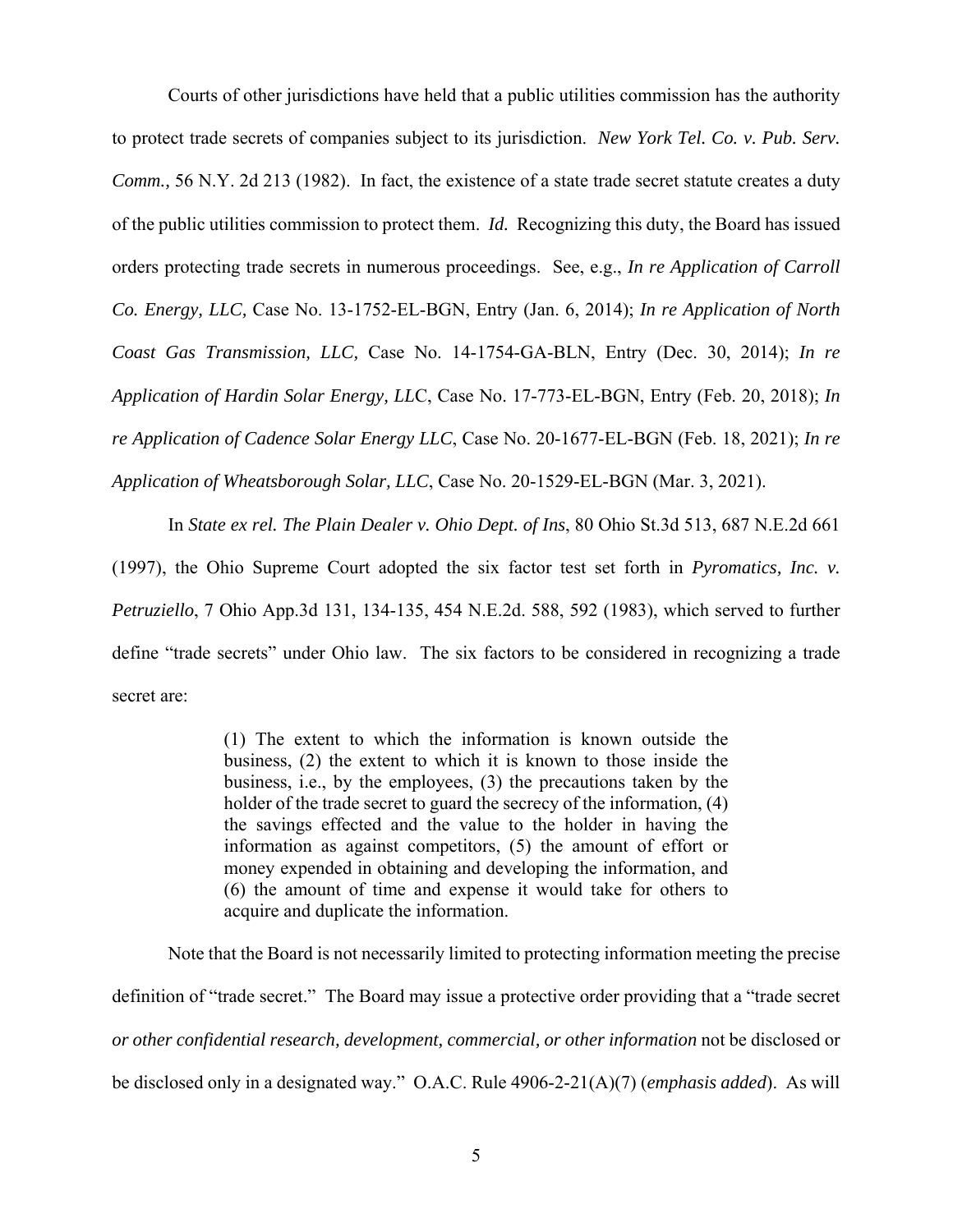be discussed in the next section, the information the Applicant seeks to protect should be considered trade secret. In addition, all of the confidential and sensitive information contained in the Application Narrative and Application Exhibits G and I, and described in this motion and memorandum in support, would be considered "confidential research, development, commercial, or other" information warranting protection from the public record, pursuant to the O.A.C.

### **IV. APPLICATION OF "TRADE SECRET" FACTORS**

The information the Applicant seeks to keep confidential and not part of the public record meets each of the six factors that determine the existence of a trade secret under Ohio law. As detailed in the preceding section, the information would rise to the level of a trade secret if it is not generally known outside (or inside) the Applicant's business, if sufficient precautions were taken to guard the secrecy of the information, if the information has competitive value, if the Applicant spent significant time and resources developing the information, and if it would take significant time and resources to duplicate the information. *State ex rel. The Plain Dealer v. Ohio Dept. of Ins.*, 80 Ohio St.3d 513, 687 N.E.2d 661 (1997).

#### **A. Financial Information**

The confidential Financial Information contained in the Application Narrative and Application Exhibit G is not available outside the Company and cannot be found in the public domain. Not only is this information not publicly available, but it is closely held within the Company and is only disclosed to those employees who "need to know." Such heightened confidentiality evidences the significant precautions taken by the Company to guard the secrecy of the information. Thus, the first three factors of Ohio's trade secret test have been met in this case.

 Further, if this information were made available to the public, the time and money expended for purposes of developing this Application would be unfairly bestowed on competitors.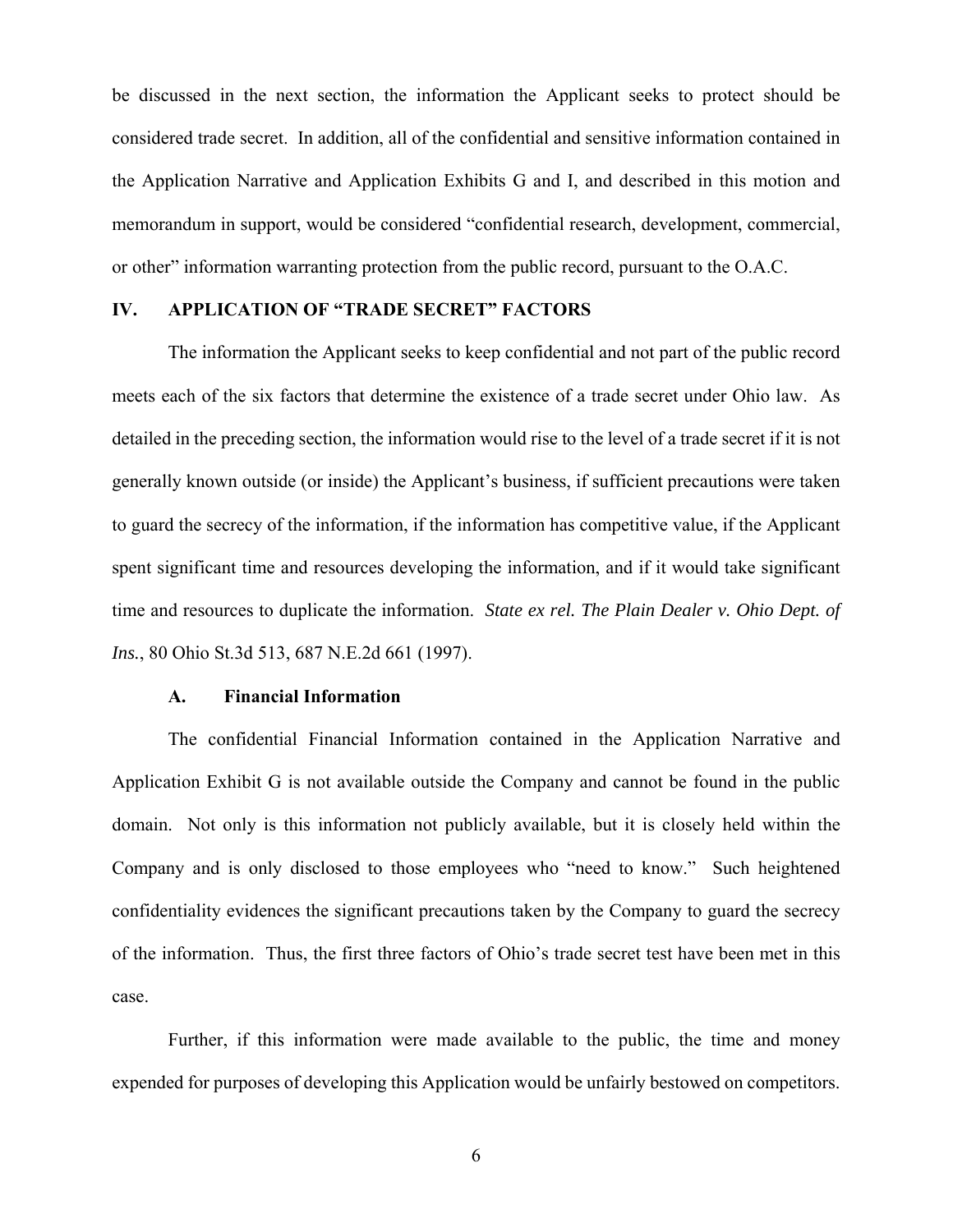Other developers seeking to compete with the Applicant and build similar projects would gain the benefit of the Applicant's methodologies without having to undertake the enormous effort and expense incurred by the Applicant to generate the information. This would give competitors an unfair advantage at the expense of the Applicant. As such, the final three factors of Ohio's trade secret test have been met in this case.

#### **B. Certificate**

The Board has recognized that the certificate numbers and policy numbers contained in certificates of liability insurance should be granted protective treatment under the rules and regulations. See *In re Application of Hardin Solar Energy, LL*C, Case No. 17-773-EL-BGN, Entry (Feb. 20, 2018); *In re Application of Vinton Solar Energy, LLC*, Case No. 17-774-EL-BGN, Opinion and Order (Sept. 20, 2018); *In re Application of Atlanta Farms Solar Project, LLC*, Case No. 19-1880-EL-BGN, Entry (Feb. 25, 2020); *In re Application of Cadence Solar Energy LLC*, Case No. 20-1677-EL-BGN (Feb. 18, 2021). The certificate numbers and policy numbers contained in Application Exhibit I are highly confidential and closely held by the Applicant. Therefore, those portions of the Certificate are being submitted under seal to maintain their confidentiality. Further, the Applicant notes that disclosure of this information is unlikely to assist the Board in carrying out its duties, especially since the Board and its staff can view unredacted versions placed under seal. Disclosure would similarly not serve any other public policy.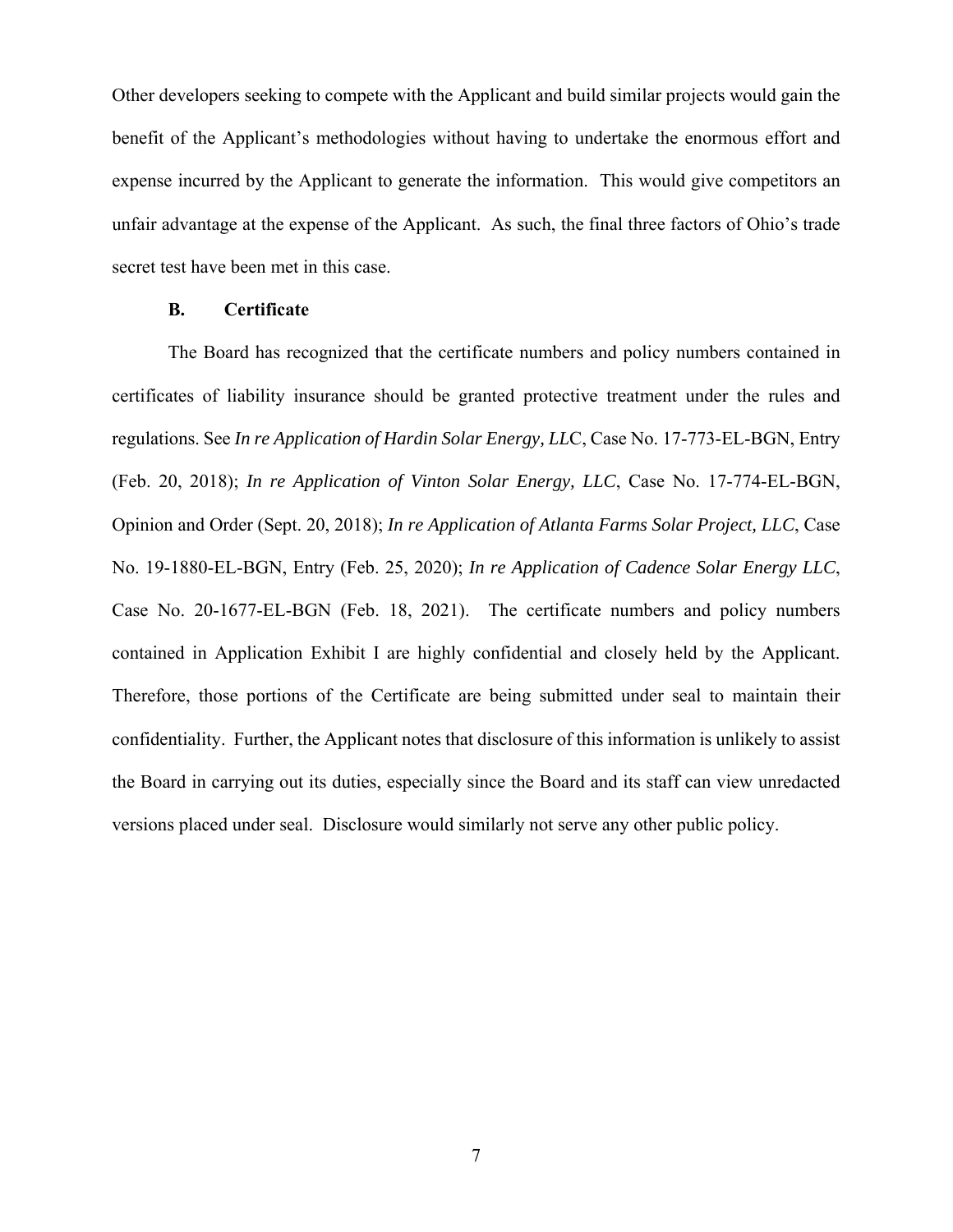# **V. CONCLUSION**

For the foregoing reasons, the Applicant requests that the Board or the ALJ grant its motion for a protective order to maintain the information described above as confidential and not subject to public disclosure.

Respectfully submitted,

/s/ Christine M.T. Pirik Christine M.T. Pirik (0029759) William Vorys (0093479) Dickinson Wright PLLC 150 East Gay Street, Suite 2400 Columbus, Ohio 43215 Phone: (614) 591-5461 cpirik@dickinsonwright.com wvorys@dickinsonwright.com

*Attorneys for Marion County Solar Project, LLC*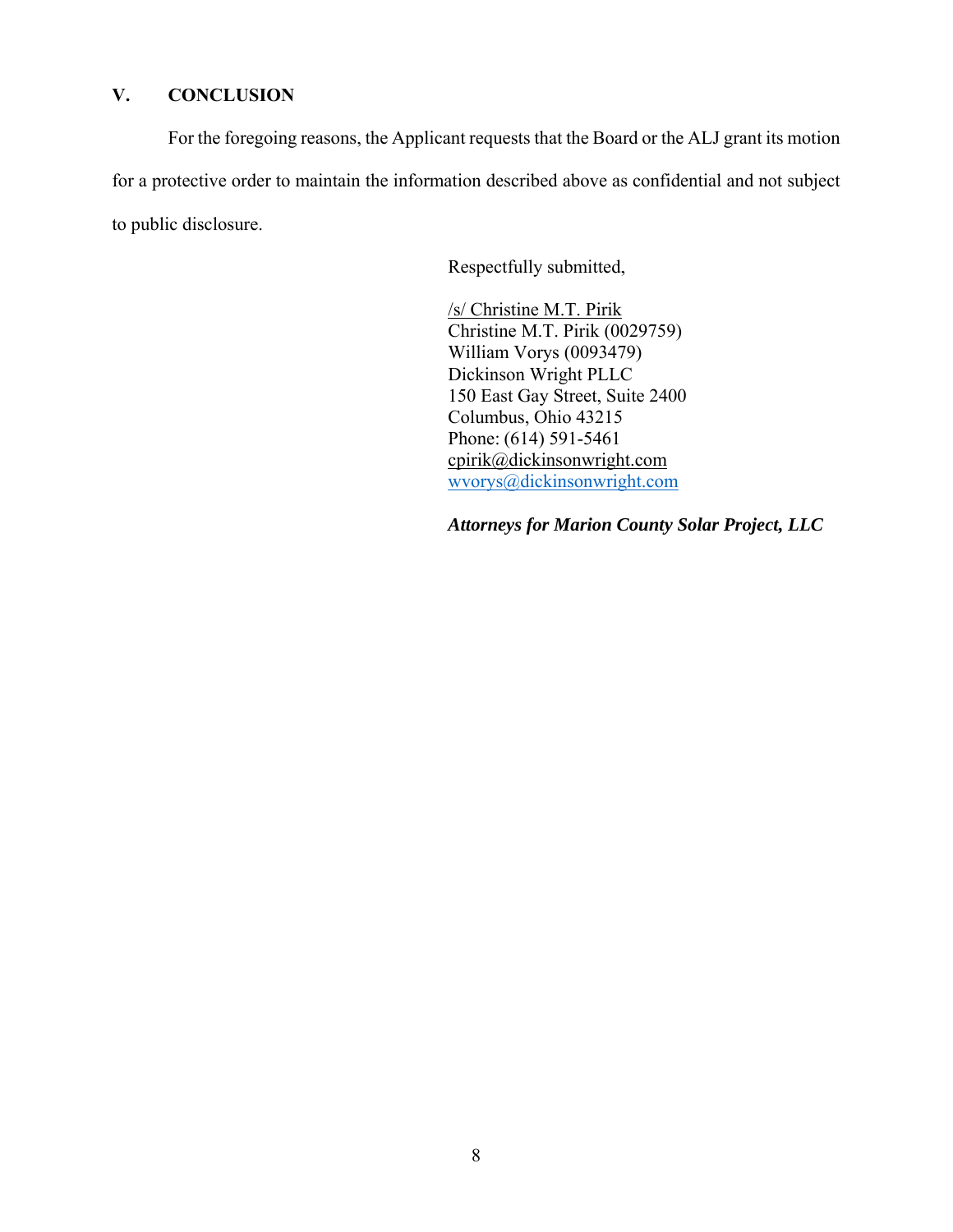## **CERTIFICATE OF SERVICE**

The Ohio Power Siting Board's e-filing system will electronically serve notice of the filing of this document on the parties referenced in the service list of the docket card who have electronically subscribed to these cases. In addition, the undersigned certifies that a copy of the foregoing document is also being served upon the persons below this  $5<sup>th</sup>$  day of March 2021.

> */s/ Christine M.T. Pirik*  Christine M.T. Pirik (0029759)

Counsel:

thomas.lindgren@ohioattorneygeneral.gov chelsea.fletcher@ohioattorneygeneral.gov

Administrative Law Judge:

dan.fullin@puco.ohio.gov

4848-5441-7631 v1 [88534-4]